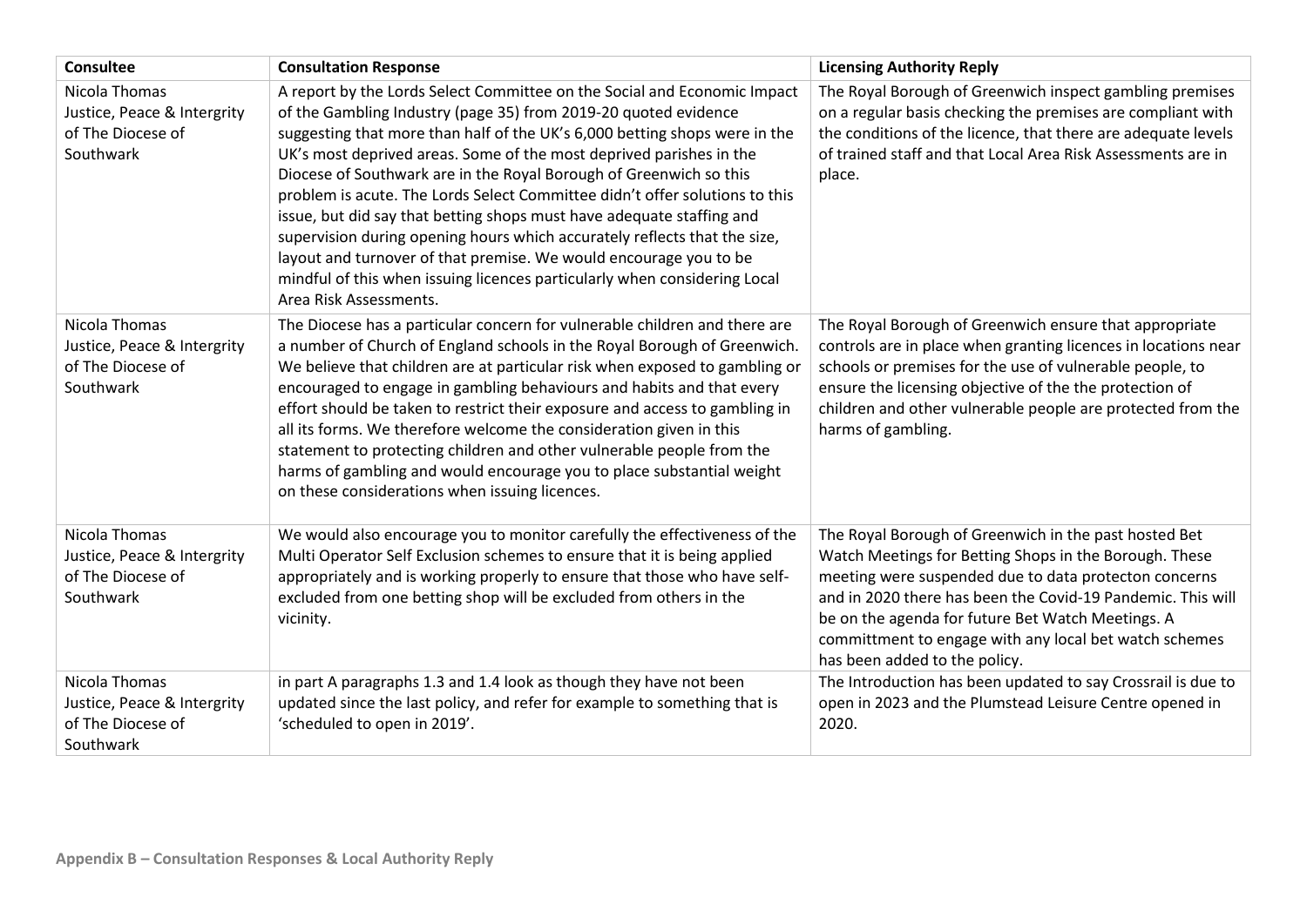| <b>Betting &amp; Gaming Council</b> | When reviewing draft statements of principles in the past, we have seen<br>statements of principles requiring the operation of Challenge 25. Unless<br>there is clear evidence of a need to deviate from the industry standard<br>[Challenge 21] then conditions requiring an alternative age verification<br>policy should not be imposed.                                                                                                                                                                                                                                  | The wording of the RBG Model Conditions advise -<br>"Prominent signage and notices advertising the Challenge<br>[21/25 delete as appropriate] will be displayed showing the<br>operation of such policy."                                                                                                                                                                                                              |
|-------------------------------------|------------------------------------------------------------------------------------------------------------------------------------------------------------------------------------------------------------------------------------------------------------------------------------------------------------------------------------------------------------------------------------------------------------------------------------------------------------------------------------------------------------------------------------------------------------------------------|------------------------------------------------------------------------------------------------------------------------------------------------------------------------------------------------------------------------------------------------------------------------------------------------------------------------------------------------------------------------------------------------------------------------|
| <b>Betting &amp; Gaming Council</b> | The BGC is concerned that the imposition of additional licensing conditions<br>could become commonplace if there are no clear requirements in the<br>revised licensing policy statement as to the need for evidence. If additional<br>licence conditions are more commonly applied this would increase<br>variation across licensing authorities and create uncertainty amongst<br>operators as to licensing requirements, over complicating the licensing<br>process both for operators and local authorities                                                               | It is implicit in the revised Gambling Policy that additional<br>licence conditions may be required based on evidence<br>provided by relevant representations to promote the<br>licensing objectives. This practice has not proved to be<br>common place, evidenced by the fact that all the premises<br>licences that have been granted have not attracted<br>additional conditions. This has been further clarified. |
| <b>Betting &amp; Gaming Council</b> | The final sentence of paragraph 5.3 of Part A states "Where Responsible<br>Authorities do not make representations, this will not be taken as<br>indicating approval of a particular application." This paragraph should then<br>be expanded to be clear that whilst the lack of representations may not<br>constitute support/approval, as the Responsible Authority is considered to<br>be an expert in its field, if a representation is not submitted, that<br>responsible authority is comfortable that the application is consistent with<br>the licensing objectives. | In the same manner in which a lack of a supporting<br>representation would not be taken to indicate opposition to<br>an application, lack of an opposing representation will not<br>be taken to indicate support. Rather, each representation<br>that is submitted will be considered on their individual<br>merits in relation to the licensing objectives.                                                           |
| <b>Betting &amp; Gaming Council</b> | Paragraph 10.7 refers to "vulnerable areas in the Borough" although these<br>are not defined. This reference should be removed or the "vulnerable"<br>areas" should be listed with evidence to support their designation as<br>"vulnerable.                                                                                                                                                                                                                                                                                                                                  | The policy will be updated to refer to areas where specific<br>risks have been identified in a Local Area Profile.                                                                                                                                                                                                                                                                                                     |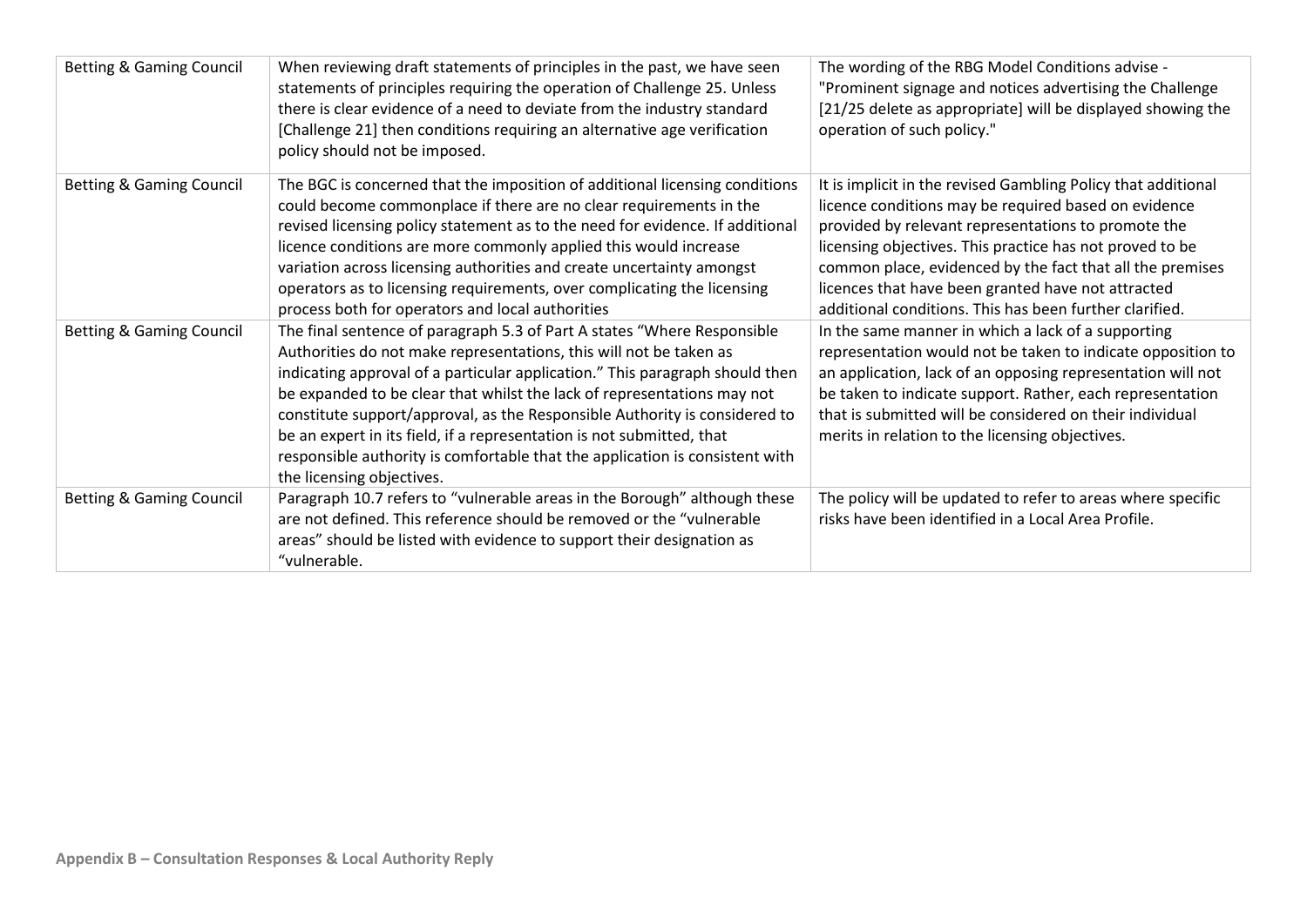| <b>Betting &amp; Gaming Council</b> | Paragraph 11.7 contains a list of bullet points of matters that the authority<br>may consider to be significant changes in circumstances. This list needs to<br>be amended to remove references to matters that are not relevant to any<br>assessment of risk to the licensing objectives. SR Code Provisions 10.1.1<br>and 10.2.2 provide for "relevant matters identified in the licensing<br>authority's statement of licensing policy" to be taken into account. The list<br>of bullet points detailing examples of matters that could be considered<br>needs therefore only to reflect matters that are relevant to the licensing<br>objectives. It is impossible to see how issues such as "youths participating<br>in anti-social behaviour" could in itself pose a risk to the licensing<br>objectives. Similarly, underage drinking, graffiti tagging, the proximity of<br>alcohol licensed premises, pawn brokers, payday lenders and job centres<br>cannot be relevant and "gaming trends that may mirror days for financial<br>payments such as pay days or benefit payments" can only be relevant to an<br>assessment of risk to the licensing objectives if the authority's view is that<br>anyone in receipt of benefits or indeed paid employment is deemed<br>vulnerable or likely to commit crime as a result of gambling. This cannot be<br>correct and references to any issue that I not relevant to the licensing<br>objectives should be removed. | Whether or not a particular matter is relevant to the<br>licensing objectives will likely be a matter of fact and degree,<br>related to the individual circumstances. Of the items<br>specifically listed, the most obvious licensing objective<br>engaged is that related to the protection of children and<br>vulnerable persons from being harmed or exploited by<br>gambling. For example, it is not inconceivable that a problem<br>gambler is more likely to spend more than they can afford<br>on the day they may receive benefit or salary payments,<br>than on another after more essential living expenses have<br>been obtained. As such, gambling promotions deliberately<br>held on such days could be inferred to be rather<br>irresponsible, cynical and self-serving. Similarly if a gambling<br>premises knows about issues of underage drinking in the<br>local area, it is not inconceviable that children who are<br>successfully obtaining other age-restricted products may not<br>attempt to access other adult-only services. |
|-------------------------------------|--------------------------------------------------------------------------------------------------------------------------------------------------------------------------------------------------------------------------------------------------------------------------------------------------------------------------------------------------------------------------------------------------------------------------------------------------------------------------------------------------------------------------------------------------------------------------------------------------------------------------------------------------------------------------------------------------------------------------------------------------------------------------------------------------------------------------------------------------------------------------------------------------------------------------------------------------------------------------------------------------------------------------------------------------------------------------------------------------------------------------------------------------------------------------------------------------------------------------------------------------------------------------------------------------------------------------------------------------------------------------------------------------------------------------------------------------------------------------|--------------------------------------------------------------------------------------------------------------------------------------------------------------------------------------------------------------------------------------------------------------------------------------------------------------------------------------------------------------------------------------------------------------------------------------------------------------------------------------------------------------------------------------------------------------------------------------------------------------------------------------------------------------------------------------------------------------------------------------------------------------------------------------------------------------------------------------------------------------------------------------------------------------------------------------------------------------------------------------------------------------------------------------------------------|
| <b>Betting &amp; Gaming Council</b> | Paragraph 11.10 states that measures identified within any risk assessment<br>may be converted into conditions on the premises licence. This should be<br>deleted. An applicant will identify risks to the licensing objectives in the<br>local area risk assessment and outline in that document, the policies,<br>procedures and mitigation measures to be put in place to mitigate the<br>identified risk. The risk assessment is a dynamic document. As risks change<br>or new risks are identified, the policies, procedures and mitigation<br>measures to address those identified risks may be changed very quickly. If,<br>however, the mitigation measures are the subject of premises licence<br>conditions then an application for variation of the premises licence would<br>be required to change these conditions. That could delay changes and<br>would cause unnecessary expense and administration for operators. Under<br>Gambling Act 2005, the imposition of conditions should only be considered<br>where the policies, procedures or mitigation measures do not adequately<br>address the identified risk.                                                                                                                                                                                                                                                                                                                                         | The clause makes it clear that such a condition would only<br>be imposed where it is deemed necessary for the promotion<br>of the licensing objectives, and only following relevant<br>representation.                                                                                                                                                                                                                                                                                                                                                                                                                                                                                                                                                                                                                                                                                                                                                                                                                                                 |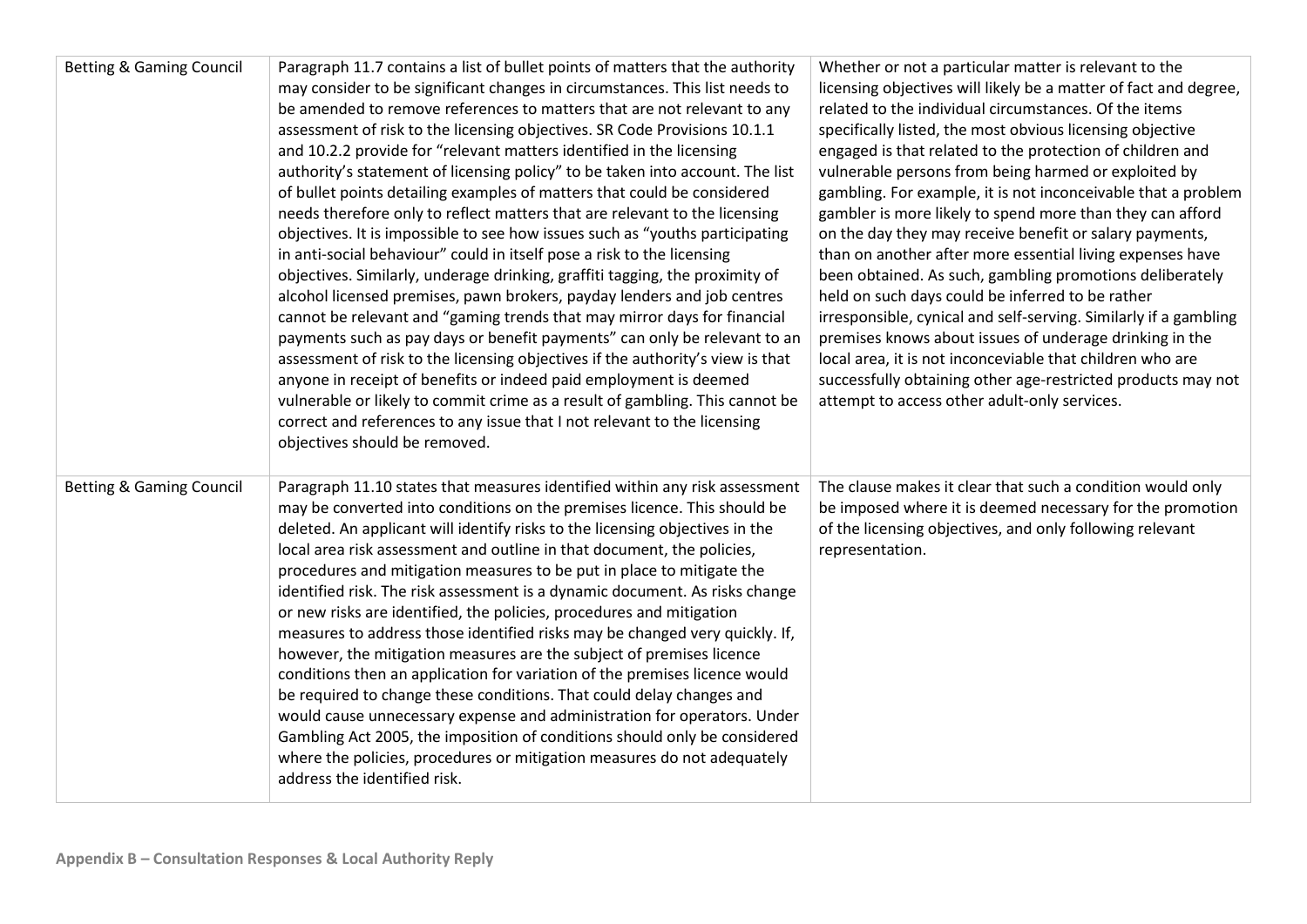| <b>Betting &amp; Gaming Council</b> | Paragraphs 1.2.4 and 1.2.5 in Part B should be redrafted as these refer to<br>Guidance that has been updated since the Statement of Gambling Policy<br>was last reviewed. The LCCP requirements now require that gaming<br>machines may be made available for use in licensed betting or bingo<br>premises only where there are also substantive facilities for non-remote<br>betting or bingo, provided in reliance on this licence, available in the<br>premises. (SR Code Provisions 9.1.1 and 9.1.2).                                                                                                                                                                                                                                                                   | The policy has been amended in accordance with the LCCP<br>requirements.                                                                                                                                                                        |
|-------------------------------------|-----------------------------------------------------------------------------------------------------------------------------------------------------------------------------------------------------------------------------------------------------------------------------------------------------------------------------------------------------------------------------------------------------------------------------------------------------------------------------------------------------------------------------------------------------------------------------------------------------------------------------------------------------------------------------------------------------------------------------------------------------------------------------|-------------------------------------------------------------------------------------------------------------------------------------------------------------------------------------------------------------------------------------------------|
| <b>Betting &amp; Gaming Council</b> | Paragraph 1.9 in Part B and the following paragraphs explain the licensing<br>authority's approach to the imposition of conditions on premises licences.<br>This section would be assisted by a clear statement that the mandatory<br>and default conditions are designed to be, and usually are, sufficient to<br>ensure operation that is reasonably consistent with the licensing objectives<br>and in the circumstances, it is unlikely that additional conditions will need<br>to be imposed. This section should state that additional conditions will only<br>be imposed where there is a clear evidence of risk to the licensing<br>objectives in the circumstances of a particular case that require that the<br>mandatory and default conditions be supplemented. | The policy has been amended to include a statement<br>advising of the mandatory and default conditions under the<br>Act and additional conditions added based on evidence were<br>there is a risk to the promotion of the licensing objectives. |
| Gamble Aware                        | You may find GambleAware's recently published interactive maps useful,<br>which have been designed for use by local authorities. The maps show the<br>prevalence of problem gambling severity in each local authority and ward<br>area as well as usage of, and reported demand for, treatment and support<br>for gambling harms.                                                                                                                                                                                                                                                                                                                                                                                                                                           | A link to the maps will be included in Appendix 5.                                                                                                                                                                                              |
| Gamble Aware                        | GambleAware also strongly commends two publications by the Local<br>Government Association which set out the range of options available to<br>local authorities to deal with gambling-related harms using existing<br>powers: https://www.local.gov.uk/tackling-gambling-related-harm-whole-<br>council-approach and https://www.local.gov.uk/gambling-regulation-<br>councillor-handbook-england-and-wales.                                                                                                                                                                                                                                                                                                                                                                | Reference to our commitment to have regard to guidance<br>issued by the LGA has been included in the Policy at Part A,<br>8.1.                                                                                                                  |
| Gamble Aware                        | GambleAware is also fully supportive of local authorities which conduct an<br>analysis to identify areas with increased levels of risk for any reason. In<br>particular we support those who also include additional licence<br>requirements to mitigate the increased level of risk. Areas where there are<br>higher than average resident or visiting populations from groups we know<br>to be vulnerable to gambling harms include children, the unemployed, the<br>homeless, certain ethnic-minorities, lower socioeconomic groups, those<br>attending mental health (including gambling disorders) or substance<br>addiction treatment services.                                                                                                                       | It is RBG's intention to include a LAP which will identify<br>vulnerable groups within the borough.                                                                                                                                             |

**Appendix B – Consultation Responses & Local Authority Reply**